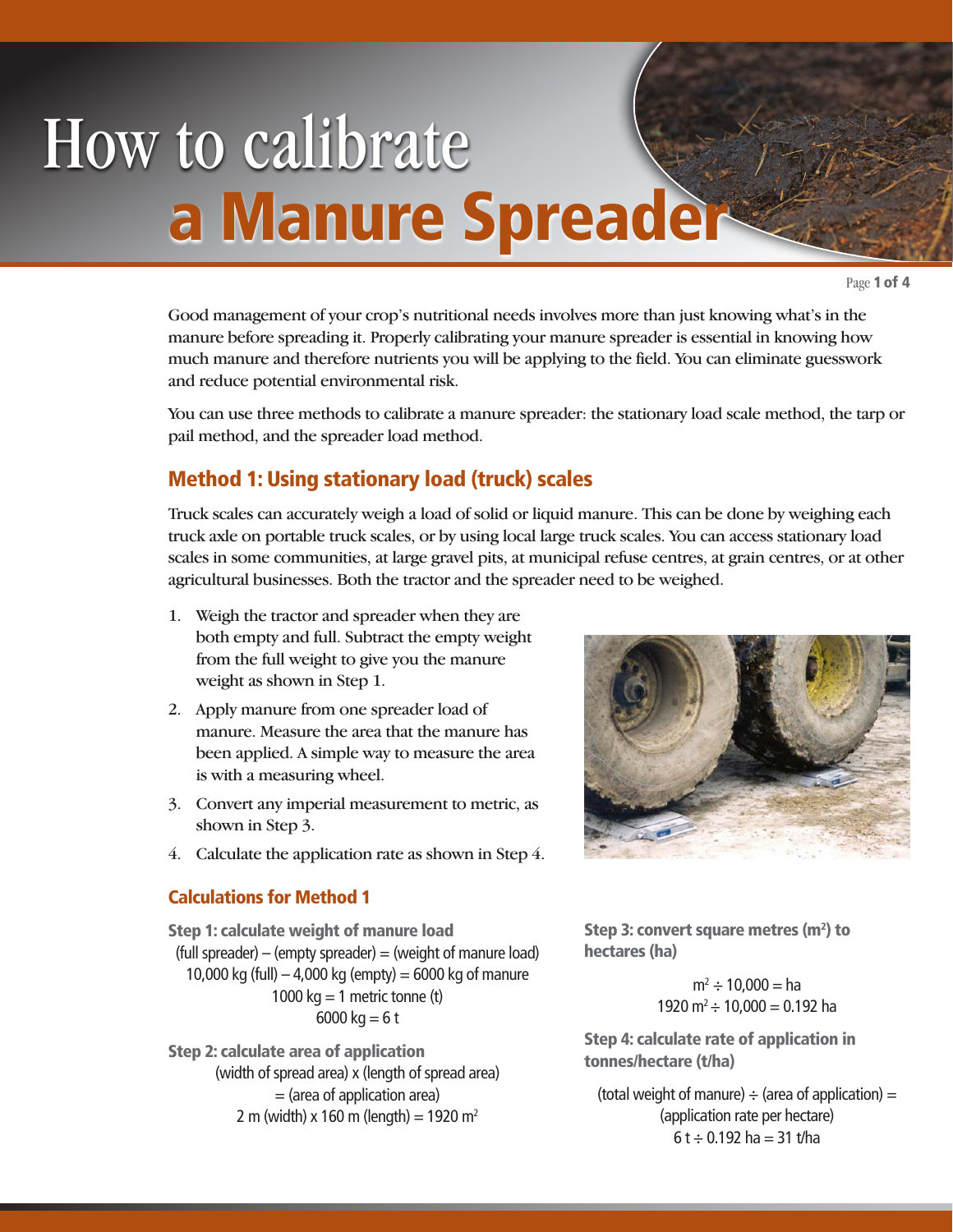# How to calibrate **a Manure Spreader** Page 2 of 4

### Method 2: Using a tarp or pail to determine application rate

Solid or semi-solid manure can be calibrated using a tarp for solid manure or a pail for semi-solid manure. By passing the loaded manure spreader over a small tarp spread flat on the ground, you can get an estimate of your machine's application rate. The tarp is weighed before and after loading it with manure. By using either three tarps at once or by using a single tarp and repeating the process three times to get an average, you should get a reasonable estimate.

You can use the same procedure with semi-solid or liquid manure by using a pail instead of a tarp.

#### Tarp Method (solid manure)

- 1. Use a tarp that measures 2 metres by 2 metres. You can also use three tarps that measure the same.
- 2. Weigh each empty tarp in kilograms.
- 3. Lay the tarp flat on the ground along the spread path. If you use three tarps, make sure you lay them separately with no overlap.
- 4. Drive the spreader over the tarps. Apply the manure at the speed and in the gear that you typically use to apply a load.
- 5. Fold up the tarps with the manure and reweigh.
- 6. Subtract each filled tarp weight from each original tarp weight. This gives you the manure weight in kilograms. You can also dump the manure into a bucket and weigh it. Remember to subtract the weight of the empty bucket.
- 7. Take an average of the three weights by adding them together and dividing by three.
- 8. Check Table 1 for the manure application rate.

You can also use the following formulas if the manure weight isn't listed above:

> manure weight (kg)  $x$  3.6 = tonnes per ha tonnes per hectare  $\div$  2.47 = metric tonnes/acre

#### Pail Method (semi-liquid or liquid manure)

The pail method is similar to the tarp method. By using either three pails at once or by using a single pail and repeating the process three times to get an average, you should get a reasonable estimate of application rate.

- 1. Use either a single pail or three pails that are all straight walled.
- 2. Place the single pail along the spread path and drive over it three times. If you have three pails, place them in a line and make a single pass with the manure spreader. Make sure the pails are short enough not to get knocked over by the spreader.



#### TABLE 1.

APPLICATION RATE FROM TARP WEIGHTS OF **MANURE** 

Manure weight

| on a $2m \times 2m$<br>tarp (kg) | tonnes/ha | tonnes/acre |
|----------------------------------|-----------|-------------|
| 5.0                              | 18        | 7.3         |
| 5.5                              | 19.8      | 8.0         |
| 10.0                             | 36        | 15.3        |
| 10.5                             | 37.8      | 21.9        |
| 15.0                             | 54        | 4276        |
| 15.5                             | 58.9      | 23.8        |
| 20.0                             | 72        | 29.1        |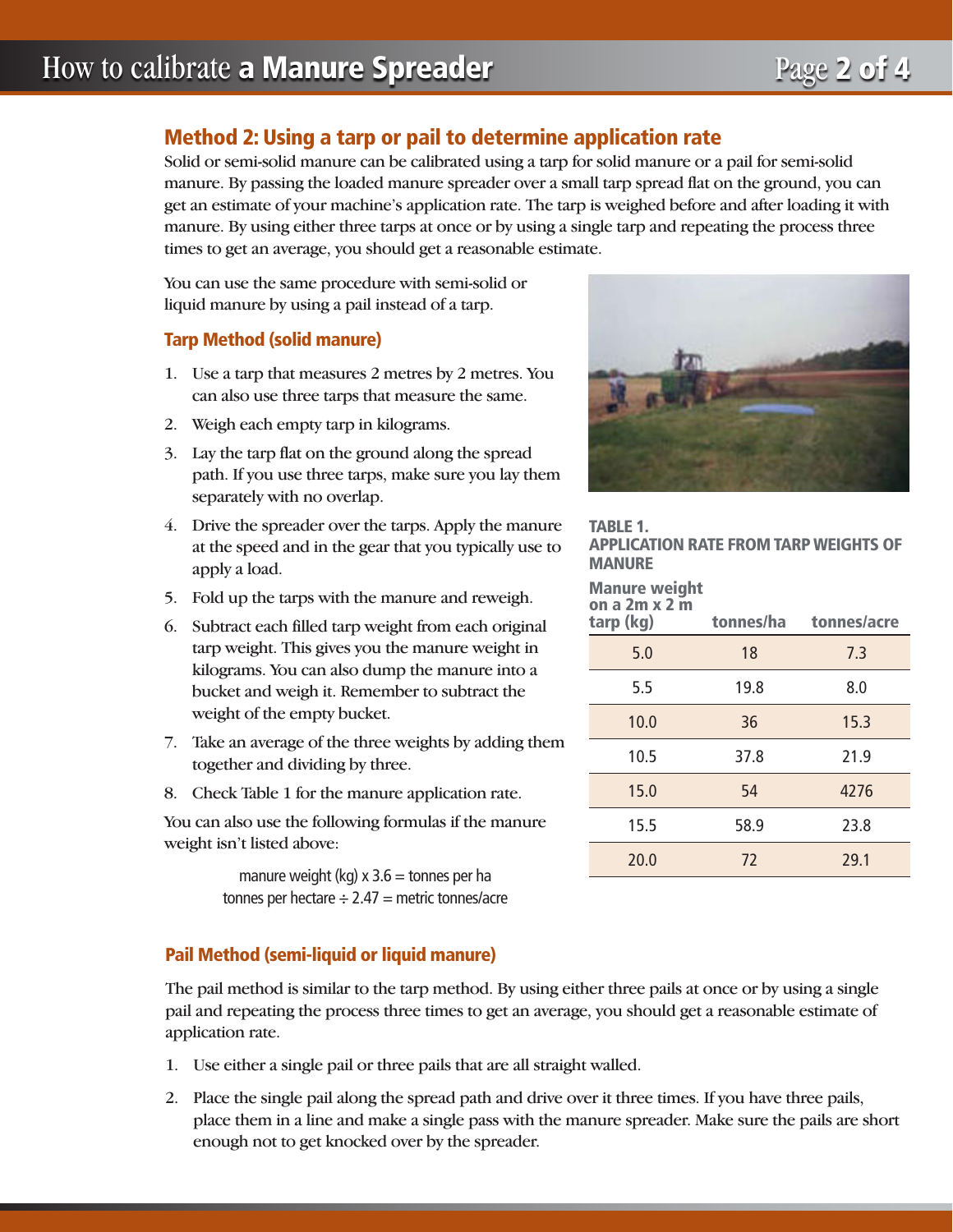# How to calibrate **a Manure Spreader** Page 3 of 4



- 3. Measure the depth of the manure in the pail in millimetres. Use either the marked measurements in the pail or a ruler.
- 4. Take an average of the three pails by adding the depth of the manure and then dividing by three.
- 5. Check Table 2 for the manure application rate.

#### TABLE 2. APPLICATION RATE FROM MANURE IN PAILS

| litres/ha | gallons/acre |
|-----------|--------------|
| 20,000    | 2138         |
| 25,000    | 2673         |
| 30,000    | 3207         |
| 35,000    | 3742         |
| 40,000    | 4276         |
| 45,000    | 4810         |
| 50,000    | 5345         |
| 55,000    | 5880         |
| 100,000   | 10,690       |
|           |              |

You can also use the following formulas if the manure depth isn't listed above:

manure depth (mm)  $x$  10,000 = litres/hectare litres/hectare x  $0.1069$  = gallons/acre

## Method 3: Using spreader loads to determine application rate

This method is the least accurate, but it can be used for all types of manure, from solid to liquid. Using this method, you can estimate the application rate after you've applied manure to the first field. If needed, you can adjust the spreader's speed or gears for the remainder of the fields to recalibrate the application rate.

Manure spreader manufacturers give a capacity based on "struck level" or "heaped" manure load condition. This refers to the volume that is contained in the spreader.

- 1. Determine the manure weight by using either Method 1 or the manufacturer's rated spreader capacity. Pick the capacity based on how high you fill the manure spreader.
- 2. Apply manure to a field of which you already know the exact area. Count the number of loads it takes to finish the entire field.
- 3. Multiply the number of loads by the capacity of the manure spreader.
- 4. Divide the total manure weight in tonnes by the size of the field to determine the application in tonnes per hectare. The example below shows you how to calculate using this method.